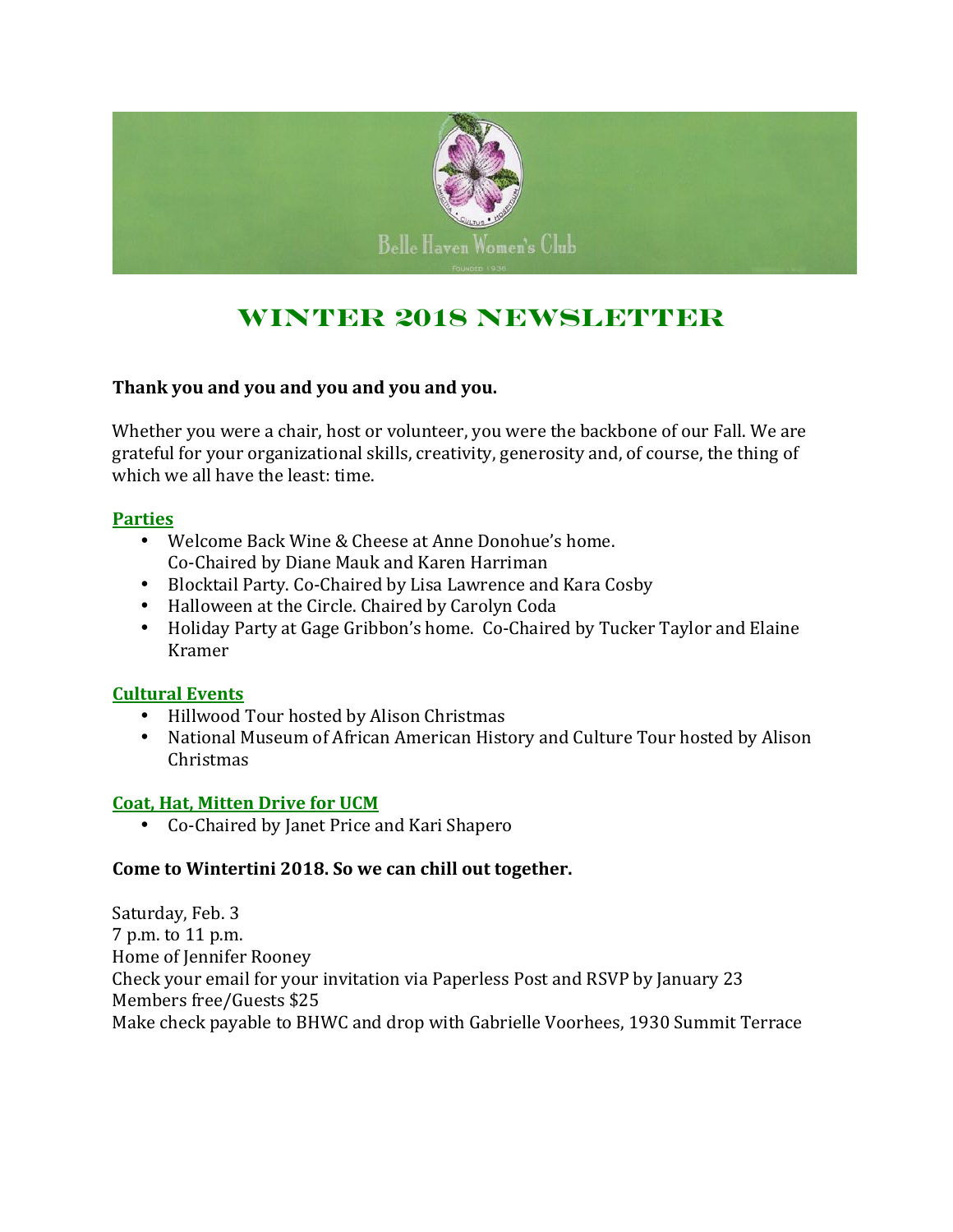### **We're putting the social in social media.**

This Fall, we announced exciting changes to our website and Facebook page, making it easier to access club information and news.

### **No username or password necessary.**

Just enter bellehavenwomensclub.com in your browser and go straight to our website. *(Fun tip: bookmark this page for even quicker access!)*

Usernames are no longer necessary, except for protected pages like Photos, Newsletter and the BHWC directory. There, just use the old website password: bhwc22307.

### **Join our private Facebook group today.**

Go to BELLE HAVEN WOMEN'S CLUB FACEBOOK GROUP, or search on Facebook for Belle Haven Women's Club. You will be taken to the BHWC Facebook group page, where you click on the green JOIN GROUP button. Or contact Kristyn Burnett for information on joining. BHWC Facebook group members frequently post news about the community and club activities, making it a fun way to stay in touch, on the go.

Betsy Regnell **International Communist Communist Communist Communist Communist Communist Communist Communist Communist Communist Communist Communist Communist Communist Communist Communist Communist Communist Communist Com** 

President Vice-President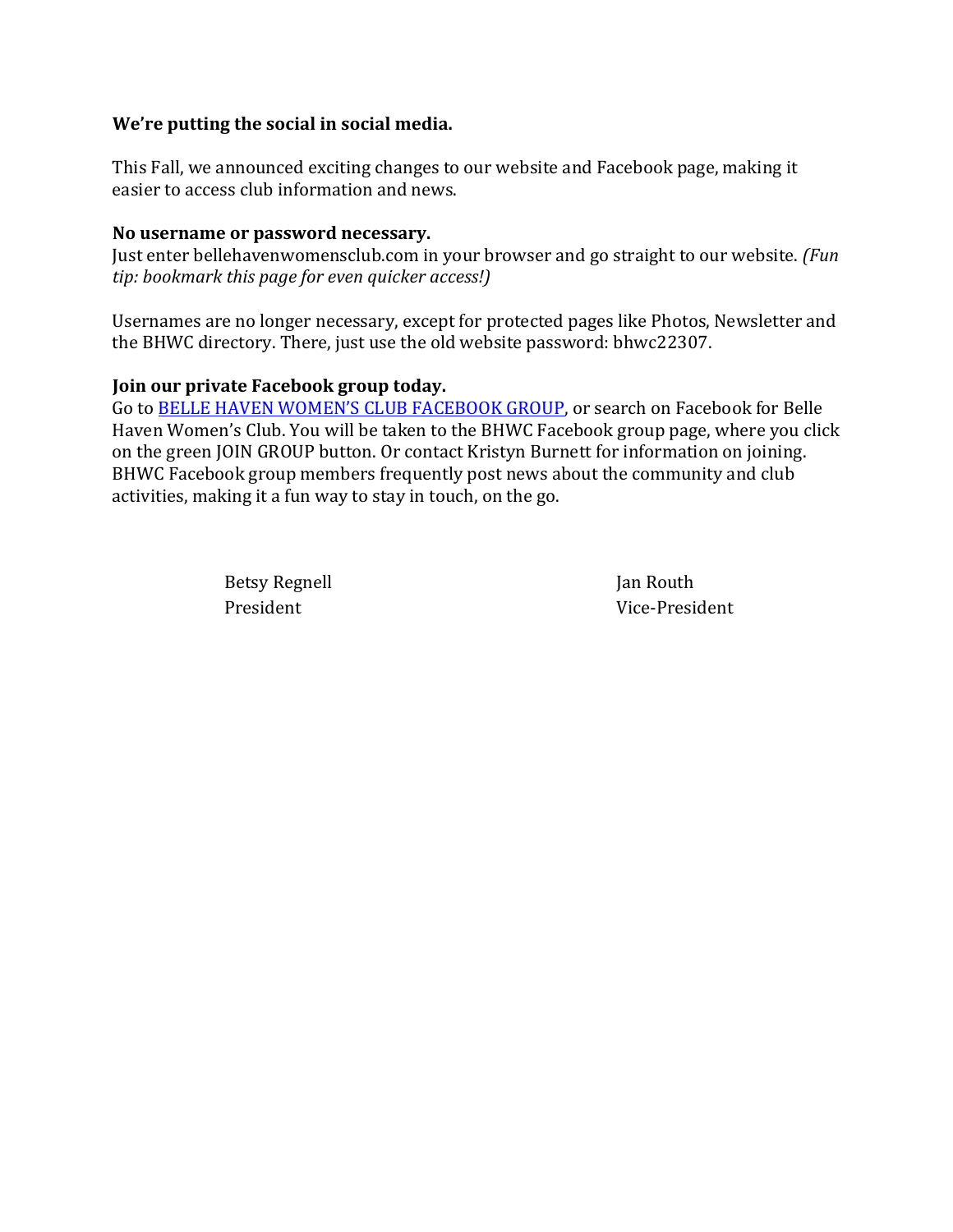### WINTER CALENDAR

#### **January 2018**

**Monday, January 8 Board Meeting**

12:00 p.m. – 4:00p.m. **Culture**

7:00 p.m. At the home of Jan Routh

**Tuesday, January 9 Community Outreach Meeting** 10:00 a.m. At the home of Peggy Baucom

**Wednesday, January 10 National Museum of African American History &** Hosted by Alison Christmas

#### **February 2018**

**Saturday, February 3 Wintertini**

**Monday, February 5 Board Meeting**

10:00 a.m. At the home of TBD

### **March 2018**

**Monday, March 5 Board Meeting**

7:00 p.m. – 11:00pm At the home of Jim & Jennifer Rooney Chaired by Gabrielle Voorhees and Tricia Calloway

7:00 p.m. At the home of Eleni Silverman

**Tuesday, February 13 Community Outreach Meeting**

**Tuesday, February 27 National Gallery of Art, Modern Wing Tour** 10:30 a.m. – 12:00 p.m. Hosted by Jennifer Jacobs Details to follow soon

7:00 p.m. At the home of Lura Nell Mitchell

**Tuesday, March 13 Community Outreach Meeting** 10:00 a.m. At the home of TBD

**Saturday, March 17 St. Patrick's Day Parade at Ft. Willard Circle** 4:30 p.m. Hosted by Rachel Talay Community Outreach collecting for UCM and Campagna Center – Details to follow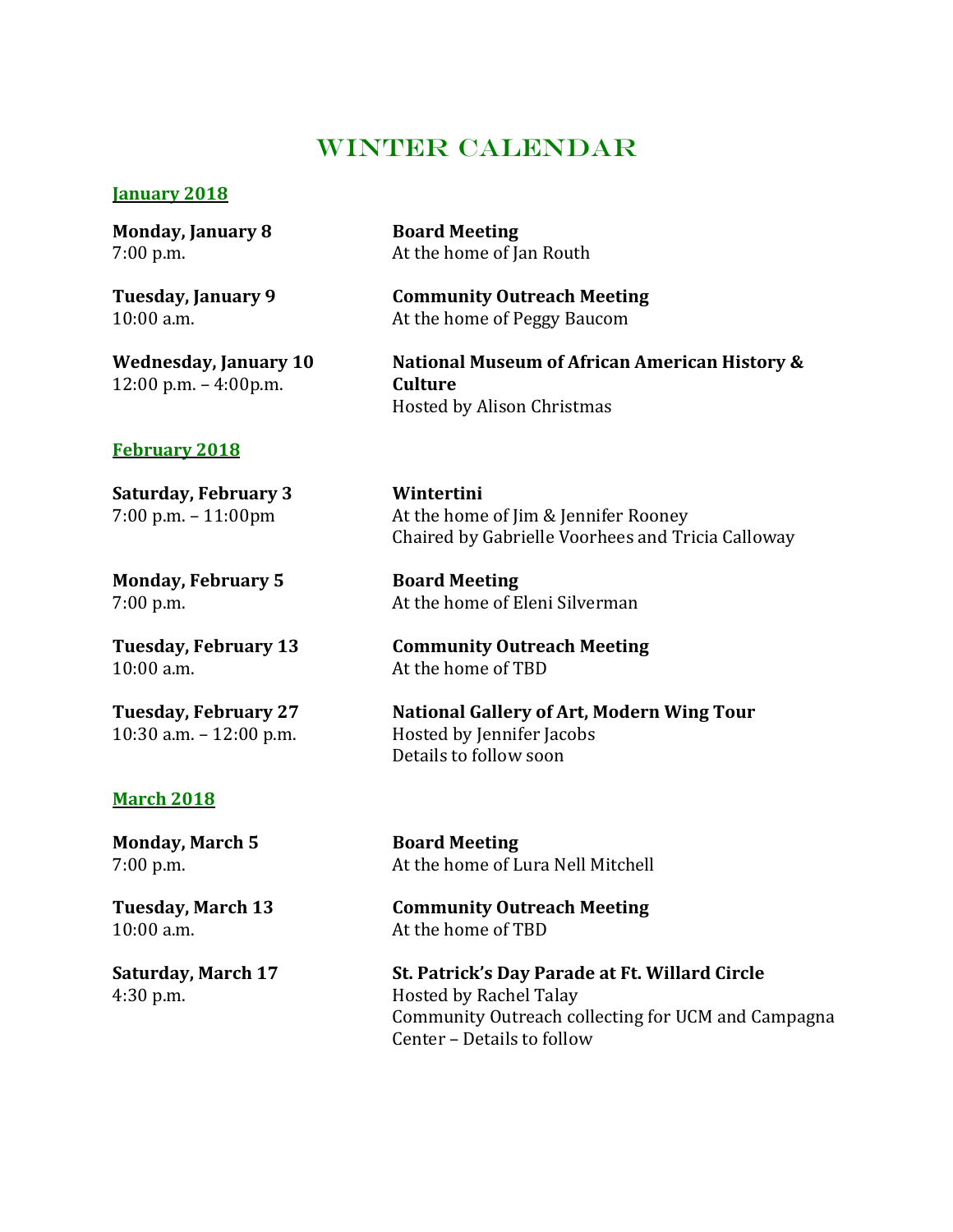# **Welcome Our New Neighbors**

Ned Welbourn & Nicole Queri Claire Webb 6018 Grove Drive 6036 Fort Hunt Road

Claybourne & Sarah Guy  $\qquad \qquad$  John & Susan Bruno 6046 Edgewood Terrace 6038 Fort Hunt Road

Aman & Patricia Soulaimani and Chris Petroff 1925 Summit Terrace 6219 Tally Ho Lane

1900 Belle Haven Road 6208 Tally Ho Lane

Chris & Beth Kocab Dave & Sara Undeutsch 2328 Windsor 6005 Grove Drive

Rob & Julie Lehman Taylor & Heloise Mitchell 2108 Windsor 2300 Windsor Road

Andrea Murray **Mike & Megan Donnelly** Mike & Megan Donnelly

# **Garden Club**

The Belle Haven Garden Club opened our Fall gardening season with an evening meeting featuring a demonstration of floral arranging by Helen Olivia florists. Our October meeting featured a presentation on Pruning by our beloved former Garden Club President Nancy Burns. 

The Spring season will open with a field trip on Tuesday, April 17. Details will be available closer to the date.

All members of the BHWC are welcome to join the Garden Club and to attend meetings and field trips. For updated information on these, and general tips on Gardening in the Belle Haven area, please go to our website, bellehavengardenclub.com.